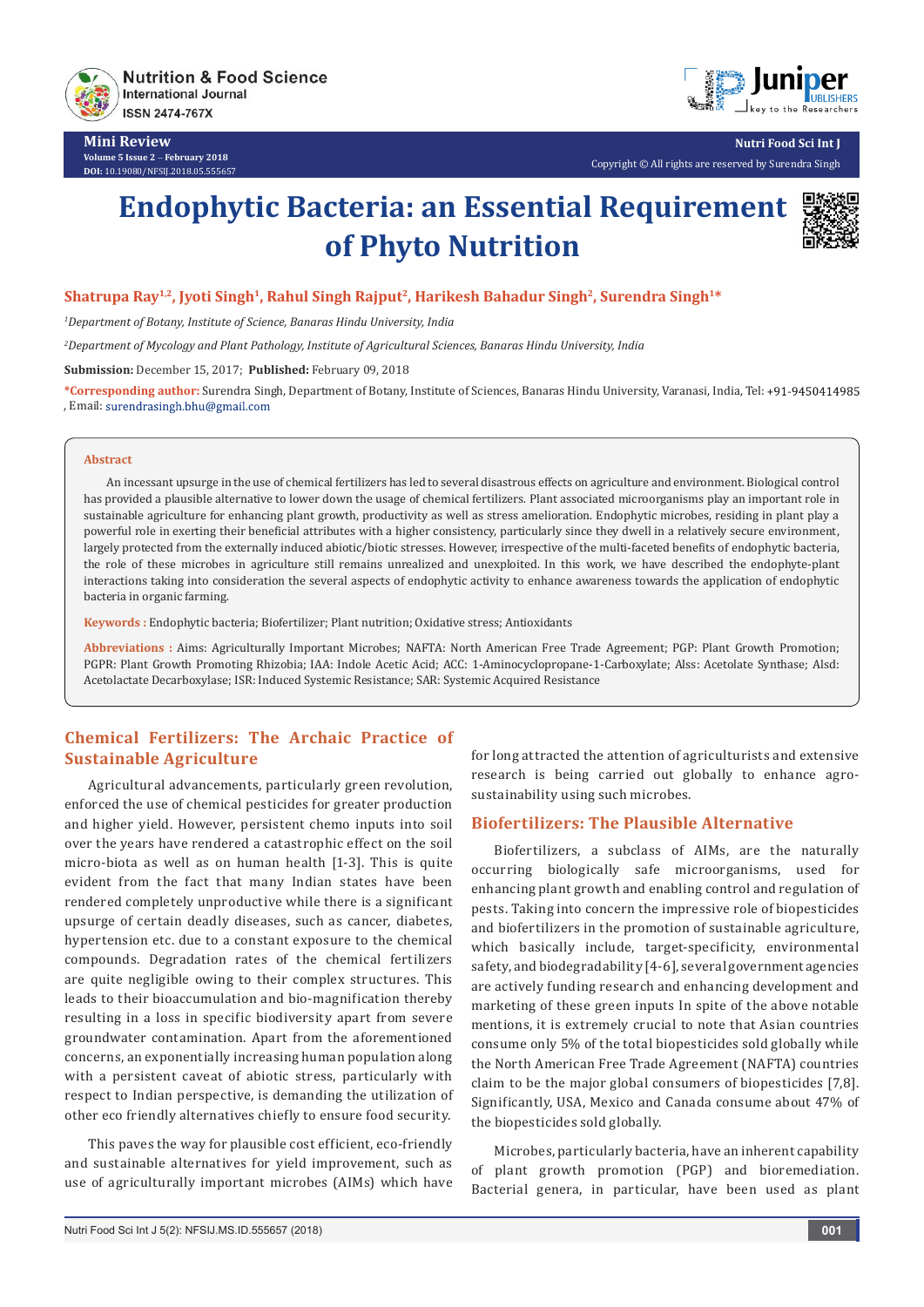growth promoting agents since 1970s with a variety of reports justifying their capability of phosphate solubilization, nitrogen fixation, biological control of plant diseases and other PGP attributes. The current shift in agricultural practices has thereby gradually incorporated minimal use of agrochemicals in field practices while simultaneously employing bacterial microbiota as bio-inoculant, either singly or in consortia. Extensive research is being pursued in context of enhancing plant growth, yield and simultaneously conferring tolerance to unfavorable environmental or soil conditions by inoculating plants with PGPBs. The microbes are amalgamated with plant roots, shoots, leaves, as well as fruits or seeds thereby inducing a symbiotic relationship between plants and microorganisms. Earlier studies, mainly focused on the usage of PGPBs via rhizosphere application but continual explorations in this field, reported that these microbes can also be used through foliar application/sprays and inoculation via wounds (endophytic application), thereby enabling the retrieval of farmlands not formerly cultivable for fodder and feed.

# **Endophytes: The Fundamental Branch of Bio-Fertilizers**

Endophytes are primarily soil-borne bacteria completing a major part of their life cycle within plants without causing any apparent symptoms [9]. The term "endophytes" is mainly used for those microorganisms which reside in vascular tissues of plant and move freely inside the plant, or it can be used more broadly to refer to any microorganism which resides inside the plant regardless of the tissue colonized.

Endophytes have particularly garnered the attention of sustainable agriculture as an alternative to rhizospheric PGPBs, particularly since; benefits conferred by endophytes acquire a competitive advantage over plant growth promoting rhizobia (PGPR) [10]. For instance, the survivability and colonizability of PGPR largely depend upon their intrinsic physiological properties as well as the biotic and abiotic factors of soil, whereas such is not the case with endophytes. Being in an intimate contact with the hosts, the endophytes remain largely protected from the abiotic and biotic stress conditions in the soil [11,12]. Another conspicuous feature of marked prominence is that re-introduction of endophytic bacteria does not affect the indigenous bacterial populations within host plants, unlike the introduction of PGPR in soil which causes an exemplar shift in the soil microbial community [13].

## **Nutritional Benefits by Endophytic Bacteria**

Endophytic microbes endow hosts with a diversity of beneficial attributes, such as plant growth promotion, enhanced plant mineral uptake and yield [14-16], and as well as reduction of oxidative stress responses [17-21]. Thus it may be predicted that endophytes establish a dual fitness trait with the host wherein both the partners get synergistically benefitted [22]. In addition, endophytic microbes are also reported to cause an enhancement in water retention, and

increment in biomass attained by a delay in flowering and leaf senescence, which further fix a greater amount of carbon within the host [23].

Endophytic microbes play a significant role in enhancing plant growth and yield. Endophytic production of plant auxin, indole acetic acid (IAA) from tryptophan is reported to occur via three alternative pathways:

- a) Indolepyruvate and indole-3-acetaldehyde.
- b) Tryptamine and indole-3-acetaldehyde and
- c) Indole-3-acetamide and indole-3-acetonitrile [9].

The IAA so produced plays a significant rolein induction of 1-aminocyclopropane-1-carboxylate (ACC) synthaseand 1-aminocyclopropane-1-carboxylate (ACC) oxidase multigene family in hosts. Taghavi et al. [24] reported the presence of all the three pathways in endophyte Pseudomonasputida W619. Apart from the growth hormones, endophytic population is also reported tosecrete organic acids for solubilization of insoluble phosphates into soluble form followed by its uptake which is one of the pivotal elements involved in energy transfer, photosynthesis, carbohydrate transformation and transfer of hereditary characteristics [25]. Similarly, potassium and sodium ion content is also reported to be elevated within hosts. While, potassium ions play a pivotal role in enzyme activation, protein synthesis, cell metabolism and photosynthesis, sodium ionsare required in trace amounts in plants and primarily act as a vacuolar osmoticum [26]. In addition to the above perspectives, endophytic bacteria restrict the growth and development of phyto pathogens by releasing side rophores having strong affinity towards Fe (III) [27]. Post release, the microbes have certain Ton-B dependent membrane receptors for specific uptake of ferric-siderophore complexes or other small molecules [28].

Apart from aforementioned mechanisms, production of volatile substances such as 2-3 butanediol and aceotin seem to be a newly discovered mechanism responsible for plant growth promotion [29]. Acetolate synthase (AlsS) and acetolactate decarboxylase (AlsD) catalyze the switch from pyruvate to acetoin which further gets converted to 2, 3-butanediol either by the host or the endophyte. AlsDSacetoin synthesis pathway has been reported in endophytic Serratia proteamaculans 568 and Enterobacter 638 [24]. In yet another report, endophytes are recognized as producers of adenine nucleotides augmenting growth as well as diminishing browning of pine tissues [30].

## **Remediation of Oxidative Stress**

A plethora of reports suggest endophytic microbes as having the capacity to control phytopathogens [31,32]. Several antagonistic endophytic bacterial species have been isolated from the xylem of lemon root, against root pathogens [33]. Endophytes enhance biocontrol activities in planta either directly by antibiosis or niche occupation [34] or indirectly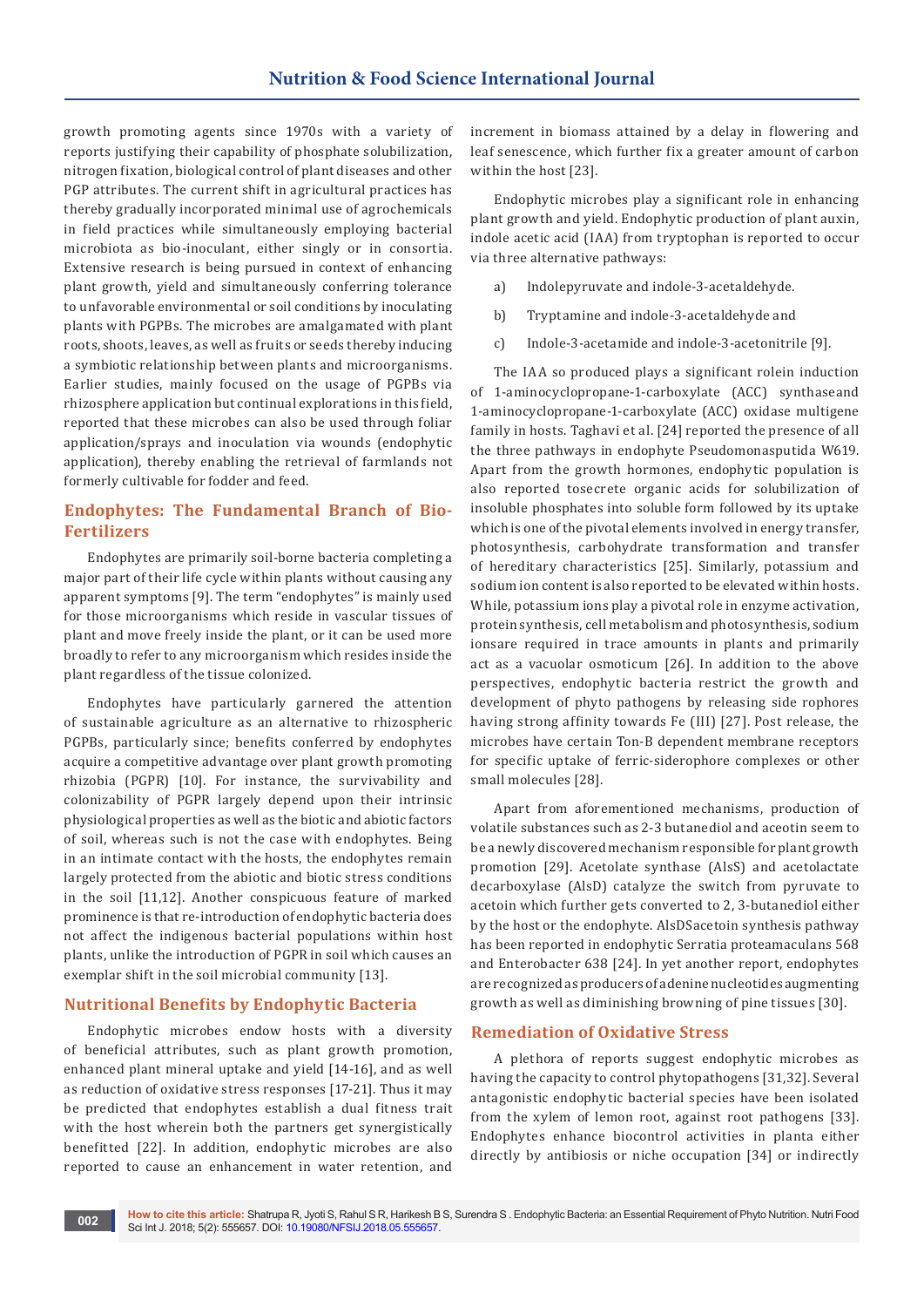by stimulating plant defense mechanisms [35]. Potentiality of endophytes as biocontrol agents are dependent on many factors, such as: host specificity, population dynamics and pattern of host colonization, ability to move within host tissues, and the ability to induce systemic resistance. It is believed that certain endophytic bacteria trigger induced

systemic resistance (ISR), which is phenotypically similar to systemic acquired resistance (SAR). ISR is effective against different types of pathogens but differ from SAR in that the inducing bacterium does not cause visible symptoms on the host plant [36] (Figure 1).



Hardoim et al. [37] suggested endophytes as reservoirs of enzymes possessing detoxification capacities, such as glutathione peroxidase (btuE), glutathione S-transferase (gst), catalase (katE), and nitric oxide reductase (nor). These enzymes probably function as mitigators of host oxidative burst process in response to endophytic colonization. Post colonization, these enzymes are responsible for fortification of the host to deal with any form of sudden stresses. In this context, Ray et al. [38] reported the augmentation of phenylpropanoid pathway have reported the augmentation of phenylpropanoid pathway thereby leading to a simultaneous increase in peroxidase and polyphenol oxidase enzymes against biotic stress.

#### **Endophytes as Generators of Antioxidants**

Due to challenge by any form of biotic or abiotic stress, an immediate release of reactive oxygen species (ROS), such as hydroxyl radical, hydrogen peroxide (H2O2), and superoxide anion (O2-) occurs so as to mitigate the challenge [39,40]. However, these ROS are extremely catastrophic to the host tissues as these cause damage to cell membrane integrity as well as damage the cellular molecules, such as nucleic acids,

proteins, etc. [41]. In order to diminish the disastrous effects of the ROS, plants generate antioxidants to quench the ROS and reactive nitrogen species so formed. Reports suggest that plants with an augmented antioxidant status are more beneficial to humans, particularly from the perspective of cure of chronic diseases, such as diabetes, cancer etc. [42,43].

In terms of antioxidant status, endophyte inoculated plants expressed an elevated level of antioxidant production particularly when exposed to abiotic or biotic stress [44]. An augmented antioxidant activity can be directly correlated to an increase in host biomass and root length [38,45]. In another report, Matsouri et al. [46] suggested endophyte inoculated hosts expressed an alteration in ratio of reduced and oxidized forms of glutathione and ascorbate. Similarly, Bae et al. [47] reported augmentation in levels of certain amino acids, for instance proline, which performed as osmoprotectants particularly when subjected to drought stress.

#### **Conclusion**

Irrespective of the significant contributions, study on endophytic bacteria, particularly with respect to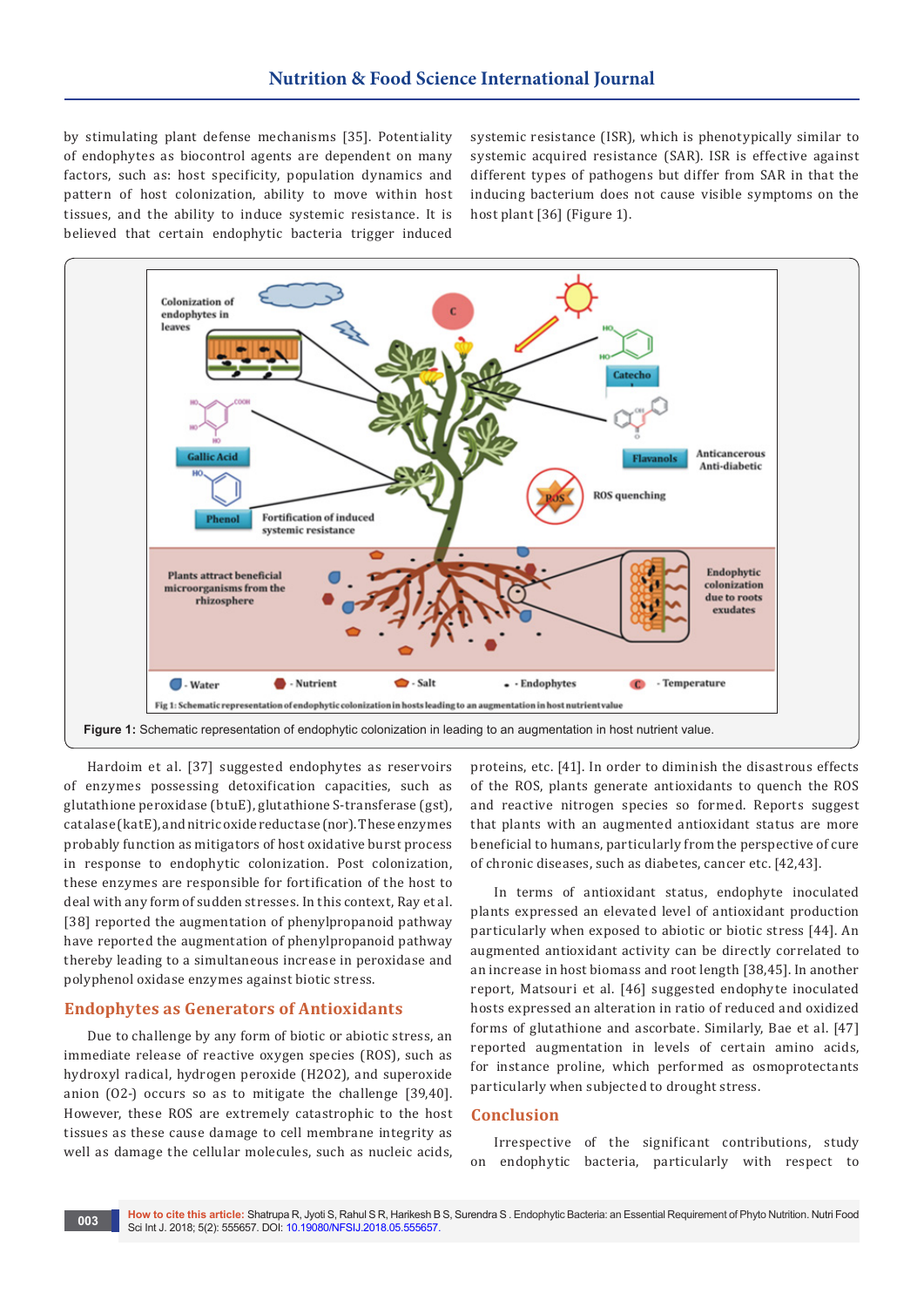enhancement in nutritional value of plants has still remained a realm quite unexplored. Though, having completed 71 years of independence, India still faces major challenges as far as agricultural development is concerned. Since India is primarily an agriculture based country, thus it is high time to exploit alternative modes of farming to yield improvement as well as nutritional benefit. This review is a minor attempt to appreciate the endophyte benefit bestowed upon hosts in terms of nutrient augmentation which is particularly significant with respect to sustainable agriculture as well as human health.

#### **Acknowledgement**

JS is grateful Council of Science and Technology, New Delhi, for providing assistance in form of junior research fellowship. RSR is grateful to Banaras Hindu University for providing financial assistance in form of UGC-RET fellowship.

#### **References**

- 1. Mishra S, Singh A, Keswani C, Saxena A, Sarma BK, et al. (2015) Harnessing plant-microbe interactions for enhanced protection against phytopathogens. In: Plant Microbes Symbiosis: Applied Facets Springer, India, pp. 111-125.
- 2. Bisen K, Keswani C, Mishra S, Saxena A, Rakshit A, et al. (2015) Unrealized potential of seed biopriming for versatile agriculture. InNutrient Use Efficiency: from Basics to Advances, Springer India, pp. 193-206.
- 3. [Keswani C, Mishra S, Sarma BK, Singh SP, Singh HB \(2014\) Unraveling](https://www.ncbi.nlm.nih.gov/pubmed/24276619)  [the efficient applications of secondary metabolites of various](https://www.ncbi.nlm.nih.gov/pubmed/24276619)  [Trichoderma spp. Appl Microbiol Biotechnol 98\(2\): 533-544.](https://www.ncbi.nlm.nih.gov/pubmed/24276619)
- 4. Kumar S, Singh A (2015) Biopesticides: present status and the future prospects. J Biofertil Biopestici 6: e129.
- 5. [Keswani C, Singh SP, Singh HB \(2013\) A superstar in biocontrol](http://www.indianjournals.com/ijor.aspx?target=ijor:bto&volume=3&issue=2&article=005)  [enterprise: Trichoderma spp. Biotech Today 3\(2\): 27-30.](http://www.indianjournals.com/ijor.aspx?target=ijor:bto&volume=3&issue=2&article=005)
- 6. Bisen K, Keswani C, Patel JS, Sarma BK, Singh HB (2016) Trichoderma spp.: efficient inducers of systemic resistance in plants. In: Microbialmediated Induced Systemic Resistance in Plants. Springer, Singapore, pp. 185-195.
- 7. Marrone PG (2007) Barriers to adoption of biological control agents and biological pesticides, CAB reviews: perspectives in agriculture, veterinary science, nutrition and natural resources. CAB International, Wallingford, UK, USA, 2(51).
- 8. [Bailey KL, Boyetchko SM, Längle T \(2010\) Social and economic drivers](http://agris.fao.org/agris-search/search.do?recordID=US201301807205)  [shaping the future of biological control: a Canadian perspective on the](http://agris.fao.org/agris-search/search.do?recordID=US201301807205)  [factors affecting the development and use of microbial biopesticides.](http://agris.fao.org/agris-search/search.do?recordID=US201301807205)  [Biological Control 52\(3\): 221-229.](http://agris.fao.org/agris-search/search.do?recordID=US201301807205)
- 9. [Hardoim PR, van Overbeek LS, van Elsas JD \(2008\) Properties of](https://www.ncbi.nlm.nih.gov/pubmed/18789693)  [bacterial endophytes and their proposed role in plant growth.Trends](https://www.ncbi.nlm.nih.gov/pubmed/18789693)  [Microbiol 16\(10\): 463-471.](https://www.ncbi.nlm.nih.gov/pubmed/18789693)
- 10. [Etesami H, Mirsyed Hosseini H, Alikhani HA \(2014\) In planta selection](https://scielo.conicyt.cl/scielo.php?script=sci_arttext&pid=S0718-95162014000200019)  [of plant growth promoting endophytic bacteria for rice \(](https://scielo.conicyt.cl/scielo.php?script=sci_arttext&pid=S0718-95162014000200019)*Oryza sativa L.).* [J Soil Sci Plant Nutr 14\(2\): 491-503.](https://scielo.conicyt.cl/scielo.php?script=sci_arttext&pid=S0718-95162014000200019)
- 11. Hallmann J, Quadt-Hallmann A, Mahaffee WF, Kloepper JW (1997) Bacterial endophytes in agricultural crops. Canadian Journal of Microbiology 43(10): 895-914.
- 12. [Rajkumar M, Ae N, Freitas H \(2009\) Endophytic bacteria and their](https://www.ncbi.nlm.nih.gov/pubmed/19647283)  [potential to enhance heavy metal phytoextraction. Chemosphere](https://www.ncbi.nlm.nih.gov/pubmed/19647283)  [77\(2\):153-160.](https://www.ncbi.nlm.nih.gov/pubmed/19647283)
- 13. [Conn VM, Franco CM \(2004\) Analysis of the endophyticactino bacterial](https://www.ncbi.nlm.nih.gov/pubmed/15006805/)  [population in the roots of wheat \(](https://www.ncbi.nlm.nih.gov/pubmed/15006805/)*Triticumaestivum L.*) by terminal [restriction fragment length polymorphism and sequencing of 16S](https://www.ncbi.nlm.nih.gov/pubmed/15006805/)  [rRNA clones. Appl Environ Microbiol 70\(3\): 1787-1794.](https://www.ncbi.nlm.nih.gov/pubmed/15006805/)
- 14. Malinowski DP, Belesky DP (2004) Adaptations of endophyte-infected cool-season grasses to environmental stresses: mechanisms of drought and mineral stress tolerance. Crop Science 40(4): 923-940.
- 15. Barka EA, Gognies S, Nowak J, Audran JC, Belarbi A (2002) Inhibitory effect of endophyte bacteria on Botrytis cinerea and its influence to promote the grapevine growth. Biological Control 24(2): 135-142.
- 16. [Kang SH, Cho H, Cheong H, Ryu CM, Kim JF, et al. \(2007\) Two bacterial](https://www.ncbi.nlm.nih.gov/pubmed/18051359)  [entophytes eliciting both plant growth promotion and plant defense on](https://www.ncbi.nlm.nih.gov/pubmed/18051359)  pepper (*Capsicum annuum L.*[\). J Microbiol Biotechnol 17\(1\): 96-103.](https://www.ncbi.nlm.nih.gov/pubmed/18051359)
- 17. Bargabus RL, Zidack NK, Sherwood JE, Jacobsen BJ (2002) Characterisation of systemic resistance in sugar beet elicited by a non-pathogenic, phyllosphere-colonizing Bacillus mycoides, biological control agent. Physiological and molecular plant pathology 61(5): 289- 298.
- 18. Coombs JT, Michelsen PP, Franco CM (2004) Evaluation of endophytic actinobacteria as antagonists of Gaeumannomyces graminis var. tritici in wheat. Biological Control 29(3): 359-366.
- 19. [Senthilkumar M, Govindasamy V, Annapurna K \(2007\) Role of](https://www.ncbi.nlm.nih.gov/pubmed/17554471)  [antibiosis in suppression of charcoal rot disease by soybean endophyte](https://www.ncbi.nlm.nih.gov/pubmed/17554471)  [Paenibacillus sp. HKA-15. Curr Microbiol 55\(1\): 25-29.](https://www.ncbi.nlm.nih.gov/pubmed/17554471)
- 20. Bakker PA, Pieterse CM, Van Loon LC (2007) Induced systemic resistance by fluorescent Pseudomonas spp. Phytopathology. 97(2):239-43.
- 21. [Mishra A, Gond SK, Kumar A, Sharma VK, Verma SK, et al. \(2012\) Season](https://www.ncbi.nlm.nih.gov/pubmed/22430503)  [and tissue type affect fungal endophyte communities of the Indian](https://www.ncbi.nlm.nih.gov/pubmed/22430503)  [medicinal plant Tinospora cordifolia more strongly than geographic](https://www.ncbi.nlm.nih.gov/pubmed/22430503)  [location. Microbial ecology 64\(2\): 388-398.](https://www.ncbi.nlm.nih.gov/pubmed/22430503)
- 22. Sturz AV, Nowak J (2000) Endophytic communities of rhizobacteria and the strategies required to create yield enhancing associations with crops. Applied soil ecology 15(2): 183-190.
- 23. [Owen NL, Hundley N \(2004\) Endophytes-the chemical synthesizers](https://www.ncbi.nlm.nih.gov/pubmed/15782772)  [inside plants. Sci Prog 87\(pt 2\): 79-99.](https://www.ncbi.nlm.nih.gov/pubmed/15782772)
- 24. [Taghavi S, Garafola C, Monchy S, Newman L, Hoffman A, et al. \(2009 \)](http://aem.asm.org/content/75/3/748)  [Genome survey and characterization of endophytic bacteria exhibiting](http://aem.asm.org/content/75/3/748)  [a beneficial effect on growth and development of poplar trees. Applied](http://aem.asm.org/content/75/3/748)  [and Environmental Microbiology 75\(3\): 748-757.](http://aem.asm.org/content/75/3/748)
- 25. [Taurian T, Anzuay MS, Angelini JG, Tonelli ML, Ludueña L, et al. \(2010\)](https://link.springer.com/article/10.1007/s11104-009-0168-x)  [Phosphate-solubilizing peanut associated bacteria: screening for plant](https://link.springer.com/article/10.1007/s11104-009-0168-x)  [growth-promoting activities. Plant and Soil 329\(1-2\): 421-431.](https://link.springer.com/article/10.1007/s11104-009-0168-x)
- 26. [Shabala S, Cuin TA \(2008\) Potassium transport and plant salt tolerance.](https://www.ncbi.nlm.nih.gov/pubmed/18724408)  [Physiologia Plantarum 133\(4\): 651-669.](https://www.ncbi.nlm.nih.gov/pubmed/18724408)
- 27. [Berg G, Krechel A, Ditz M, Sikora RA, Ulrich A, et al. \(2005\) Endophytic](https://www.ncbi.nlm.nih.gov/pubmed/16329870)  [and ectophytic potato-associated bacterial communities differ in](https://www.ncbi.nlm.nih.gov/pubmed/16329870)  [structure and antagonistic function against plant pathogenic fungi.](https://www.ncbi.nlm.nih.gov/pubmed/16329870)  [FEMS Microbiol Ecol 51\(2\): 215-229.](https://www.ncbi.nlm.nih.gov/pubmed/16329870)
- 28. [Hurek BR, Hurek T \(2011\) living inside plants: bacterial endophytes.](https://www.ncbi.nlm.nih.gov/pubmed/21536480)  [Curr Opin Plant Biol 4\(4\): 435-443.](https://www.ncbi.nlm.nih.gov/pubmed/21536480)
- 29. [Ryu CM, Farag MA, Hu CH, Reddy MS, Wei HX, et al. \(2003\) Bacterial](https://www.ncbi.nlm.nih.gov/pubmed/12684534)  [volatiles promote growth in Arabidopsis. Proc Natl Acad Sci U S A](https://www.ncbi.nlm.nih.gov/pubmed/12684534)  [100\(8\): 4927-4932.](https://www.ncbi.nlm.nih.gov/pubmed/12684534)
- 30. [Pirttilä AM, Joensuu P, Pospiech H, Jalonen J, Hohtola A \(2004\) Bud](https://www.ncbi.nlm.nih.gov/pubmed/15153198)  [endophytes of Scots pine produce adenine derivatives and other](https://www.ncbi.nlm.nih.gov/pubmed/15153198)  [compounds that affect morphology and mitigate browning of callus](https://www.ncbi.nlm.nih.gov/pubmed/15153198)  [cultures. Physiol Plant 121\(2\): 305-312.](https://www.ncbi.nlm.nih.gov/pubmed/15153198)